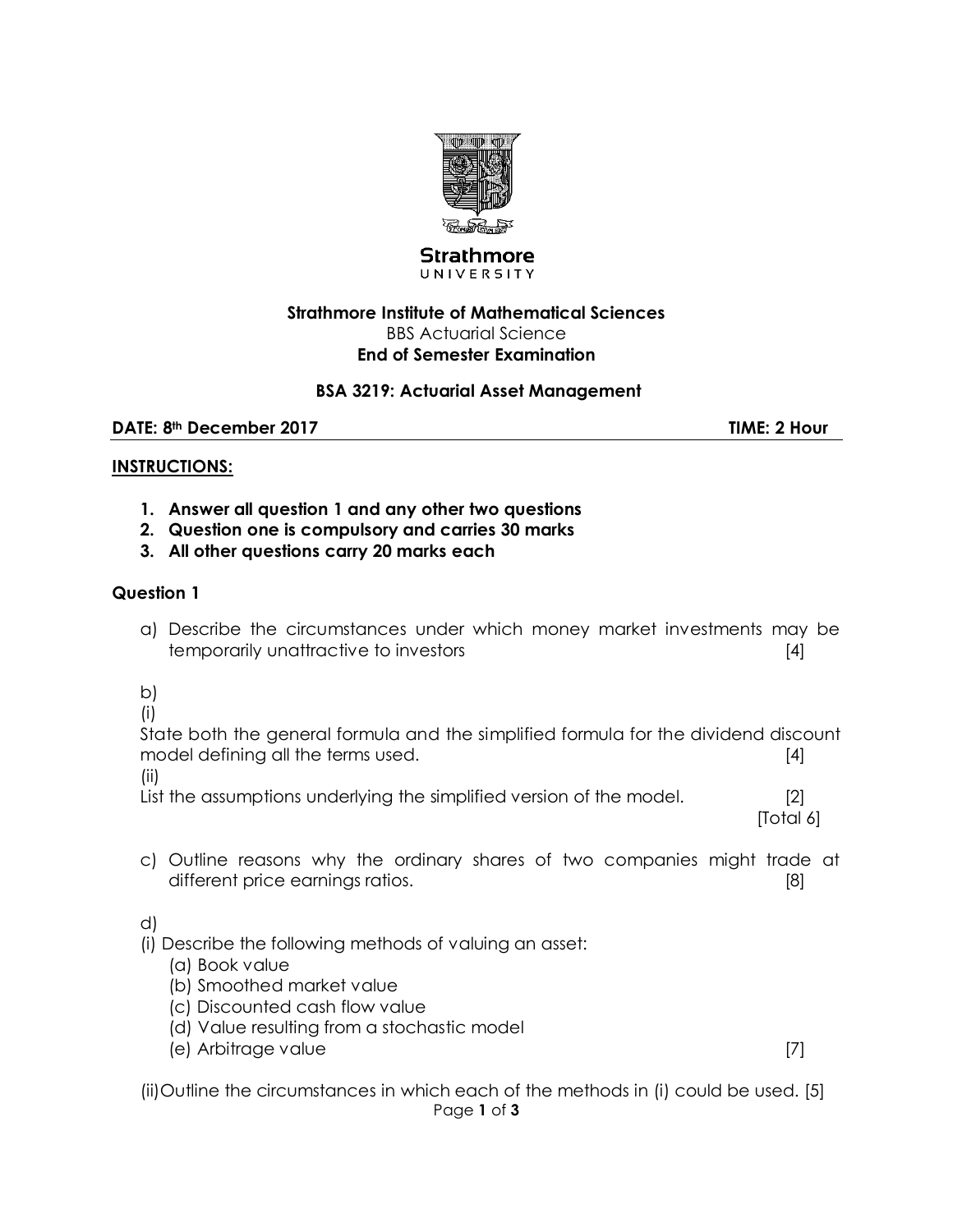## **Question 2**

An investment company is considering selling a financial product in a developed overseas market. This will be its first international venture. The company has estimated the potential cashflows in today s monetary values under a number of different scenarios as follows.

| Scenario                  | А      | B      | C      |
|---------------------------|--------|--------|--------|
| Year                      | \$000  | \$000  | \$000  |
|                           | $-565$ | $-565$ | $-565$ |
| $\overline{2}$            | 180    | 160    | 100    |
| 3                         | 210    | 176    | 100    |
| $\overline{4}$            | 240    | 194    | 80     |
| 5                         | 240    | 213    | 70     |
| Probability of occurrence | 30%    | 60%    | 10%    |

- i. Explain how the real risk discount rate to be used when valuing this project should be chosen. [8]
- ii. Calculate the net present value under each scenario and the expected net present value of the project. Use a real risk discount rate of 9% p.a. and assume that the cashflows occur midway through each year. State the formulae used. [6]
- iii. Discuss the considerations which should be taken into account when deciding whether the project should proceed. [6]

[Total 20]

## **Question 3**

A developed country has moved into recession in the last year. In order to boost growth the central bank has lowered short-term interest rates substantially over the last few months.

(i) Discuss how economic growth, the exchange rate, and inflation in this country might develop over the next two years. The set of the set of the set of the set of the set of the set of the set of the set of the set of the set of the set of the set of the set of the set of the set of the set of the set of th

(ii) Discuss how these developments are likely to affect the level of equity and commercial property markets. [11]

[Total 26]